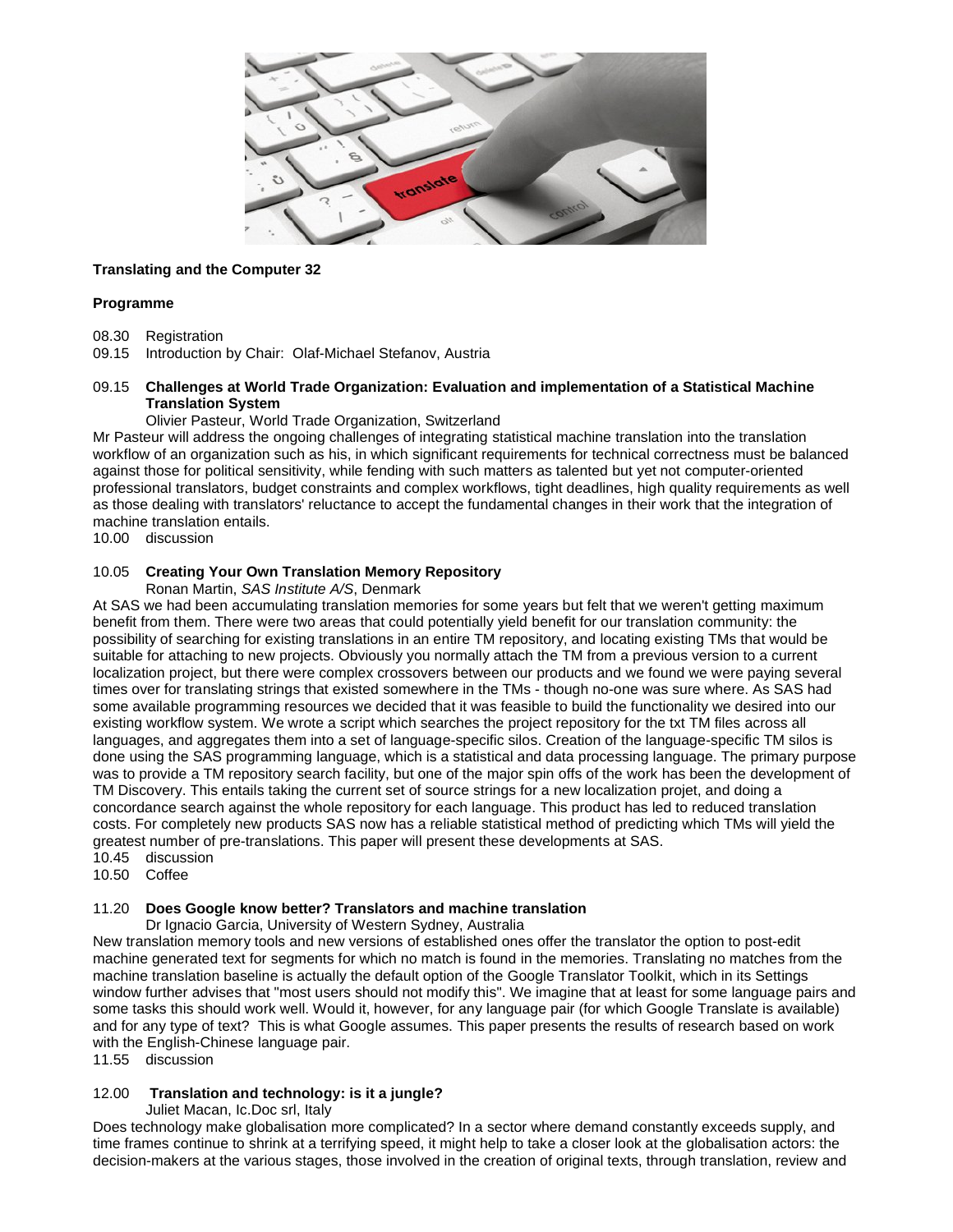publishing without forgetting the tool vendors. A examination of the traditional processes might reveal why progress is so slow. A clear overall view of all the crucial aspects involved in the globalisation process is essential when deciding priorities and setting up an efficient workflow. These decisions are generally taken on the basis of overriding time and cost requirements. There is a real need to address the problem up-front, improving the quality of the source material for machine or computer assisted translation and placing terminology centre-stage. In this extremely complex and variegated situation, perhaps it is time to establish some kind of authority to analyse both requirements and solutions in an objective manner and offer all the actors involved disinterested advice about the technology which can facilitate their work. This paper will present ideas for the way forward. 12.35 discussion

12.40 Short presentations on new products: ABBY LingvoPro LTC **TRANSLI** 13.30 Lunch

14.30 Afternoon session chaired by Professor Ruslan Mitkov, University of Wolverhampton, UK

# 14.30 **XTRF-TM – Managing teamwork**

Andrew Nedoma, Lido-Lang Technical Translations, Poland

This presentation shows the evolution of the translation management system that was presented at ASLIB 27 in 2005 under the name TROFFI and has now developed to a technically advanced management system now known as XTRF-TM. XTRF-TM involves a translation management system, a workflow management system, a CAT tool, and an e-mail software, linking together to create a real, online teamwork environment that provides a service to clients which conforms to the ISO 9001 and EN15038 requirements. The main tool in the daily work of many players co-operating in translation services, XTRF-TM manages all the processes and helps to establish a teamwork environment for its users. The aim of this presentation is to show real scenarios, involving several players, illustrating how people can work together through this system, how they can interact and how their work is reflected in other modules that are viewable by other players.

15.05 discussion

# 15.10 **Language Technology for Automatic Control in eLearning Tools for Translators and Second Language Students**

### Paul Schmidt, Saarbrücken University, Germany

This paper introduces the results of a number of projects whose objective was to create elearning sites for students of translation and second language learners as autonomous learning systems. The paper presents a set of innovative tools that allow for automatic correction. The application of these tools has been widely tested with hundreds of students and dozens of teachers from different cultures at several universities. The areas in which the tools were tested were 'translation' and 'foreign language teaching'. The tools, however, can be used for any kind of textual input. The major innovation that will be presented in the paper is that though sophisticated language technology is to be used for creating automatic correction tools language teachers who do not have any computational linguistic skills may automatically generate their own automatic correction tools.

15.45 discussion

15.50 Tea

### 16.20 **Managing Translingual BPM Repository Content**

Jörg Schütz and Alexandra Weissgerber, bioloom group, Germany

In software engineering, internationalization is something to be done initially by system designers and developers based on existing standards and best practices to prepare the pathway for localizers and language professionals such as content creators, terminologists, translators and post-editors who join in at different stages with their trans-lingual experience and knowledge. In this presentation, the authors elaborate on this scenario with our use case being a BPM (Business Process Modelling/Management) environment, and in particular the content of the business process repository. The overall solution is based on combining linguistic intelligence with semantic technologies and machine learning technique to build a business-specific knowledge matrix that extends the existing business repositories with a machine understandable semantic layer, and that supports different reasoning capabilities to gain implicit knowledge from the integrated data resources. The presenters will also report on their findings regarding the employment of existing standards and best practices, and the conclusions drawn for their future R&D strategies and next practices. 16.55 discussion

17.00 End of Day One

DRINKS RECEPTION PROGRAMME: DAY TWO

09.00 Introduction by Chair: Daniel Grasmick, Lucy Software and Services, Germany

09.00 Keynote TBC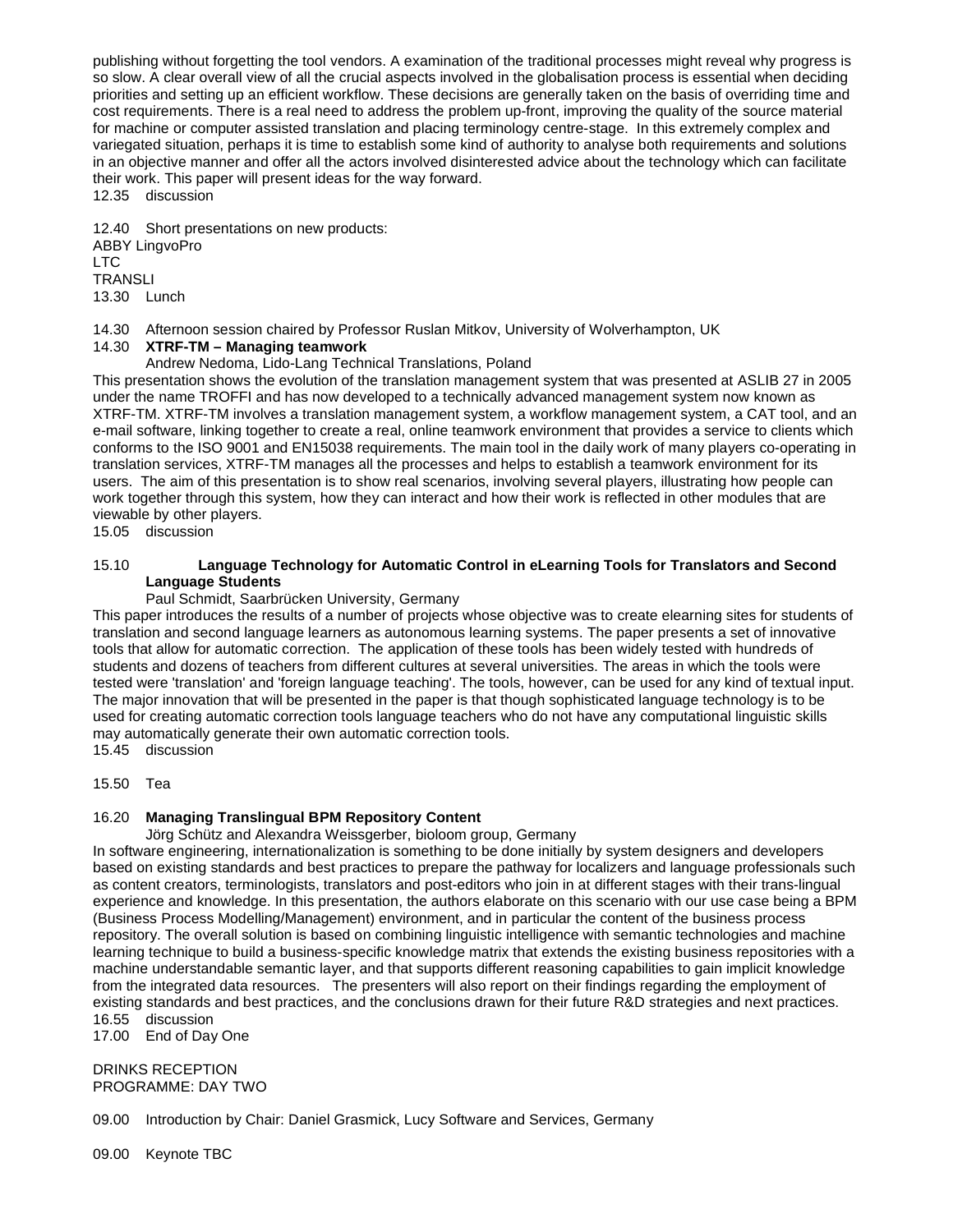#### 09.45 discussion

# 09.50 **Next Generation Translation and Localization: Users Are Taking Charge**

Sharon O'Brien, Dublin City University and Reinhard Schäler, University of Limerick

The user is taking charge and examples for this are many. The best known example in the commercial sector is Facebook. The site grew from 34 million international users in early 2008 to well over 400 million by mid 2010. Facebook now "speaks" more than 100 languages – all supplied by its users. The *MTC India Youth Icons* used to be business magnates, cricket players or actors. In 2007, the award did not go to a person but to a website: Orkut, the social networking site translated by its users into Hindi, Marathi, Bengali, Tamil and Telugu. Industry experts such as Greg Oxton in *The Power and Value of On-line Communities* at the AGIS'09 event have been calling on digital publishers to give up "their illusion of control". The proposed paper will examine the case of The Rosetta Foundation as an example of a not-for-profit volunteer translation facilitator. The paper focuses on the *motivating factors* for volunteer translators. A survey was distributed to the several hundred volunteers who signed up as translators in the first few months of The Rosetta Foundation's launch. The paper will present the results of this survey and will explore how The Rosetta Foundation, and other not-for-profit crowdsourcing translation organisations, might better motivate volunteers to contribute their skills and expertise.

# 10.25 discussion

#### 10.30 **Managing Social Translation: Online Tools for Translators' Communities** Anas Tawileh, Meedan.net

The digital lifestyle of more than a billion citizens of the world is generating massive amounts of information stored in digital format and made available on the web. According to a recent study by consultancy firm International Data Corporation (IDC), the world's digital output currently stands at 8,000,000 petabytes and may surpass 1.2 zettabytes (a zettabyte is equal one million petabytes). This creates substantial demand for translators and translation services, but also poses challenges to the traditional approaches to translation management and conduct, and the way translators have organized in the past. While much has been said about developments in machine translation technologies, the reality remains these translations tend to be of lower quality that human translations. Frequently, content consumers are complaining that machine translation has not yet reached sufficient maturity levels to produce meaningful content. For this purpose, social translation builds on initial translation drafts generated by machine translation engines, and empowers translators' communities with the ability to vet the translation and make any necessary corrections and amendments. Another issue that relates directly to the translation quality is the capability of translators in the network to produce high quality output. Social translation tools and platforms address this by designing a portable translation reputation management system for translators, coupled with a rating mechanism for translated content. This paper will explore these ideas and approaches in greater depth, and will present examples for the social translation tools and platforms currently available on the web. 11.05 discussion

# 11.10 Coffee

# 11.30 **A Computational Framework for a Cognitive Model of Human Translation**

Michael Carl, Copenhagen Business School, Denmark

Human translation process research analyses the translation behaviour of translators such as, for instance, memory and search strategies to solve translation problems, types of units that translators focus on, etc., and determine the temporal (and/or contextual) structure of those activities or describe inter- and intra personal variation. Cognitive models have been developed that explain translator's behaviour in terms of controlled and uncontrolled workspaces and with micro- and macro translation strategies. However, up to date no attempts have been made to ground and quantify such translation models in empirical user activity data. In order to close this gap, the paper elaborates a computational framework for a cognitive model of human translation. We investigate the structure of the translators keystroke and gaze data, discuss possibilities for their classification and visualisation and elaborate how the translation model can be grounded and tested in the empirical data. The insights gained from such a computational translation model does not only enlarge our knowledge about human translation processes, but has also the potential to enhance the design of interactive MT systems and help interpret user activity data in human-MT system interaction.

12.05 discussion

# 12.10 *Mixed up* **with Machine Translation: Multi-word Units Disambiguation Challenge**

Anabela Barreiro, Universitá degli Studi di Salerno, Italy The Internet has helped machine translation (MT) to become increasingly popular within the general public. Considerable progress has also been made in qualitative terms because of the availability and use of large parallel corpora, the development of knowledge bases, the adoption of statistical models, and the integration with various computer assisted translation tools, particularly with translation memories. However, despite recent significant progress, lexical problems still represent a critical area in MT. Among lexical problems, multi-word units (MWU), are particularly difficult to be processed by MT systems. The aim of this paper is to provide a systematic qualitative evaluation of the shortcomings of existing MT systems with reference to the processing of MWUs with different degrees of variability, in order to point out benefits, strengths and weaknesses of distinct approaches. The paper will discuss the usage of combined Lexicon Grammar lexical resources and OpenLogos lexical resources together with